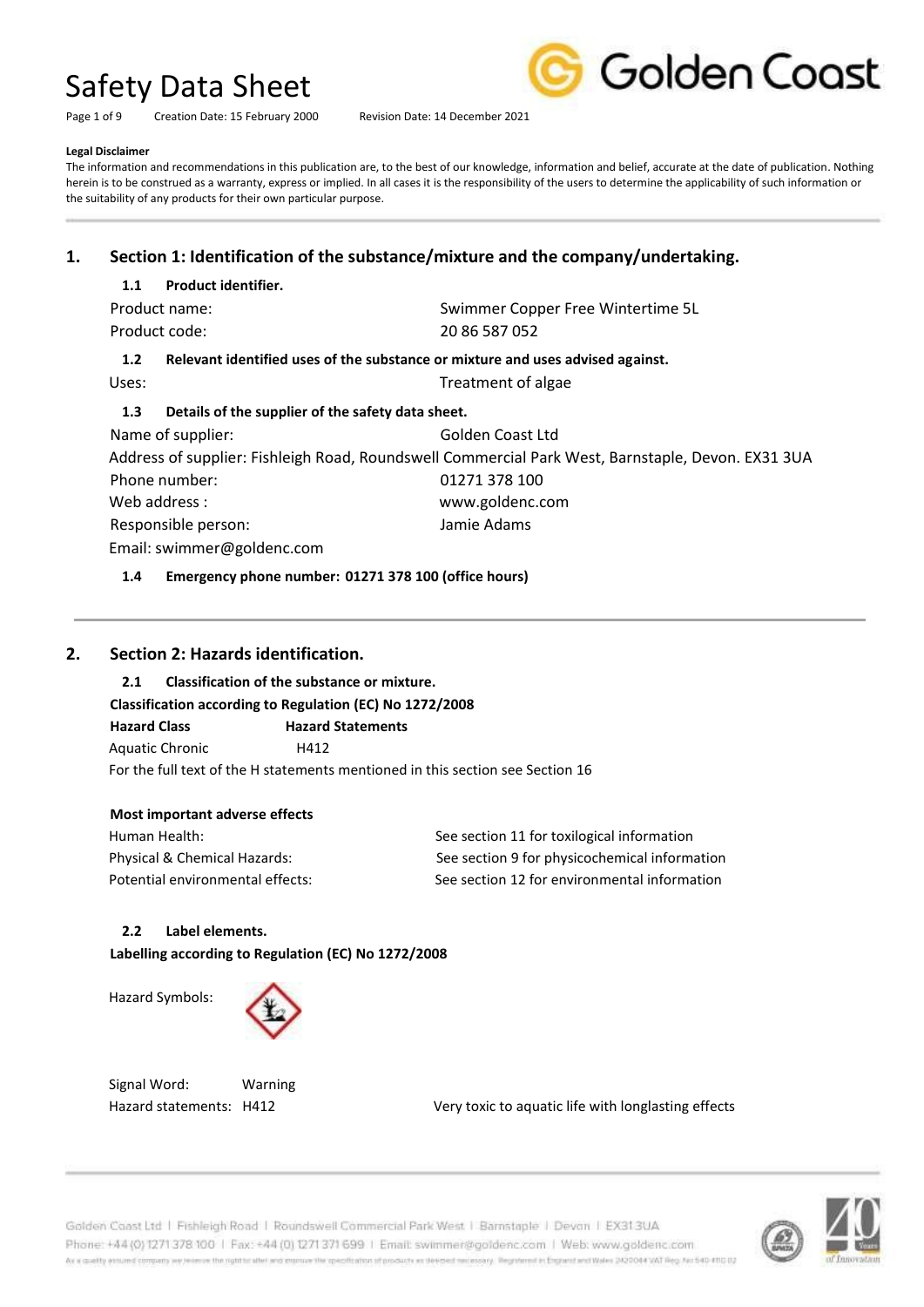Golden Coast

Page 2 of 9 Creation Date: 15 February 2000 Revision Date: 14 December 2021

#### **Legal Disclaimer**

The information and recommendations in this publication are, to the best of our knowledge, information and belief, accurate at the date of publication. Nothing herein is to be construed as a warranty, express or implied. In all cases it is the responsibility of the users to determine the applicability of such information or the suitability of any products for their own particular purpose.

| Precautionary statements: P402+404 |                  | Store in a dry place. Store in a closed container.                |
|------------------------------------|------------------|-------------------------------------------------------------------|
|                                    | P <sub>264</sub> | Wash hands thoroughly after handling.                             |
|                                    | P <sub>270</sub> | Do not eat, drink or smoke when using this product.               |
|                                    | P273             | Avoid release to the environment.                                 |
|                                    | P305+351+338     | IF IN EYES: Rinse continuously with water for several minutes.    |
|                                    |                  | Remove contact lenses if present and easy to do-continue rinsing. |
|                                    | P301+330+331     | IF SWALLOWED: Rinse mouth. Do NOT induce vomiting.                |
|                                    | P391             | Collect spillage.                                                 |
|                                    | P501             | Dispose of contents/ container to national regulations.           |
|                                    |                  |                                                                   |

#### **Hazardous components which must be listed on the label**

N-dimethyl-2-hydroxyammonium chloride (polymer)

#### **2.3 Other hazards.**

No other information is available.

#### **3. Section 3: Composition/information on ingredients.**

#### **3.2 Mixture.**

Chemical nature: Liquid

A mixture of the chemicals listed below with non-hazardous additions.

Methanamine, N-Methyl-, Polymer with 2-(Chloromethyl) Oxirane

| <b>IEINECS</b> | CAS        | . PBT<br>' WEL | <b>ICLP Classification</b>            | Percent |
|----------------|------------|----------------|---------------------------------------|---------|
| 1270-325-2     | 25988-97-0 |                | Aquatic Chronic 1 H410; Aquatic Acute | 50/70%  |

#### **4. Section 4: First aid measures.**

| Description of first aid measures.<br>4.1 |                                                                                                                                                  |
|-------------------------------------------|--------------------------------------------------------------------------------------------------------------------------------------------------|
| General Advice:                           | Symptoms of poisoning may occur even after several hours; therefore<br>medical observation is requires for at least 48 hours after the accident. |
| If inhaled:                               | Remove casualty from exposure ensuring one's own safety whilst<br>doing so. Consult a doctor.                                                    |
| In case of skin contact:                  | Wash immediately with plenty of soap and water.                                                                                                  |
| In case of eye contact:                   | Check for and remove any contact lenses. Open eyes wide apart.                                                                                   |



Golden Coast Ltd | Fishleigh Road | Roundswell Commercial Park West | Barnstaple | Devon | EX313UA Phone: +44 (0) 1271 378 100 | Fax: +44 (0) 1271 371 699 | Email: swimmer@goldenc.com | Web: www.goldenc.com As a couldy entured company we reserve the right to aller and interventer the specification of products as determinismic securities; Registered in Engines and Wales (M20044 VAT Reg. Factbox 010) UZ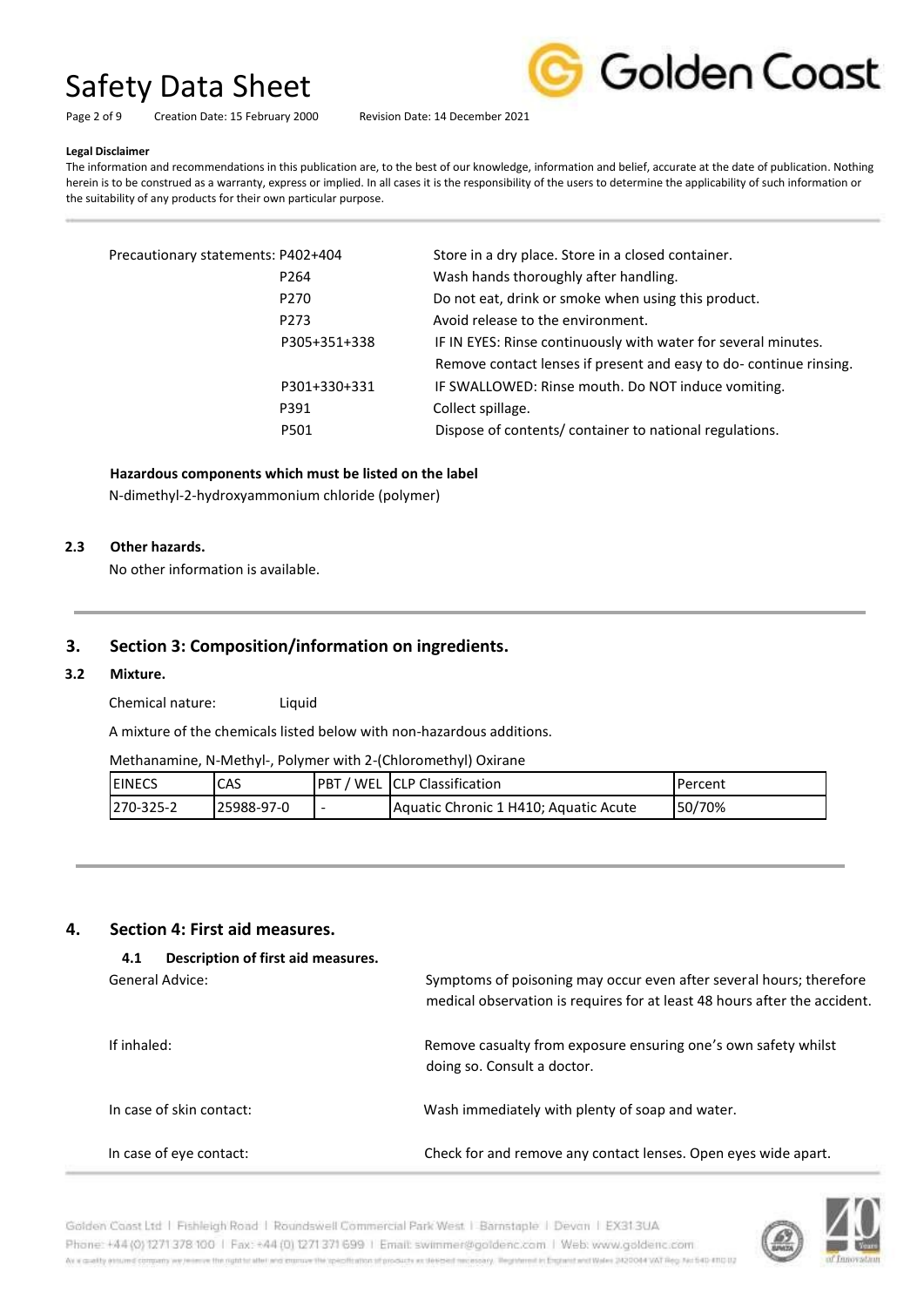Golden Coast

Page 3 of 9 Creation Date: 15 February 2000 Revision Date: 14 December 2021

#### **Legal Disclaimer**

The information and recommendations in this publication are, to the best of our knowledge, information and belief, accurate at the date of publication. Nothing herein is to be construed as a warranty, express or implied. In all cases it is the responsibility of the users to determine the applicability of such information or the suitability of any products for their own particular purpose.

Rinse opened eye with plenty of water for a least 15 minutes.

If swallowed: Wash out mouth with water. Do not induce vomiting. If conscious, give half a litre of water to drink immediately. Transfer to hospital as soon as possible.

#### **4.2 Most important symptoms and effects, both acute and delayed.**

Symptoms and effects:

| $\cdots$          | $\mathbf{r}$ , and the set of the set of the set of the set of the set of the set of the set of the set of the set of the set of the set of the set of the set of the set of the set of the set of the set of the set of the set |
|-------------------|----------------------------------------------------------------------------------------------------------------------------------------------------------------------------------------------------------------------------------|
| <b>Inhalation</b> | No symptoms                                                                                                                                                                                                                      |
| Ingestion         | There may be irritation of the throat.                                                                                                                                                                                           |
| Eye contact       | There may be irritation and redness.                                                                                                                                                                                             |
| Skin contact      | There may be mild irritation at the site of contact.                                                                                                                                                                             |

#### **4.3 Indication of any immediate medical attention and special treatment needed.**  Treatment Treat symptomatically.

# **5. Section 5: Firefighting measures.**

| 5.1 | Extinguishing media.                                              |                                                                                                              |
|-----|-------------------------------------------------------------------|--------------------------------------------------------------------------------------------------------------|
|     | Suitable media:                                                   | Suitable extinguishing media for the surrounding fire should be used.<br>Use water spray to cool containers. |
| 5.2 | Special hazards arising from the substance or mixture.            |                                                                                                              |
|     | Specific Hazards:                                                 | In combustion emits toxic fumes.                                                                             |
| 5.3 | Advice for firefighters.                                          |                                                                                                              |
|     | Protective equipment:                                             | In the event of fire, wear self-contained breathing apparatus.                                               |
|     |                                                                   | Wear appropriate body protection (full protective suit)                                                      |
|     | Further information:                                              | Collect contaminated firefighting water separately.                                                          |
|     | Contaminated firefighting water must not enter the sewage system. |                                                                                                              |

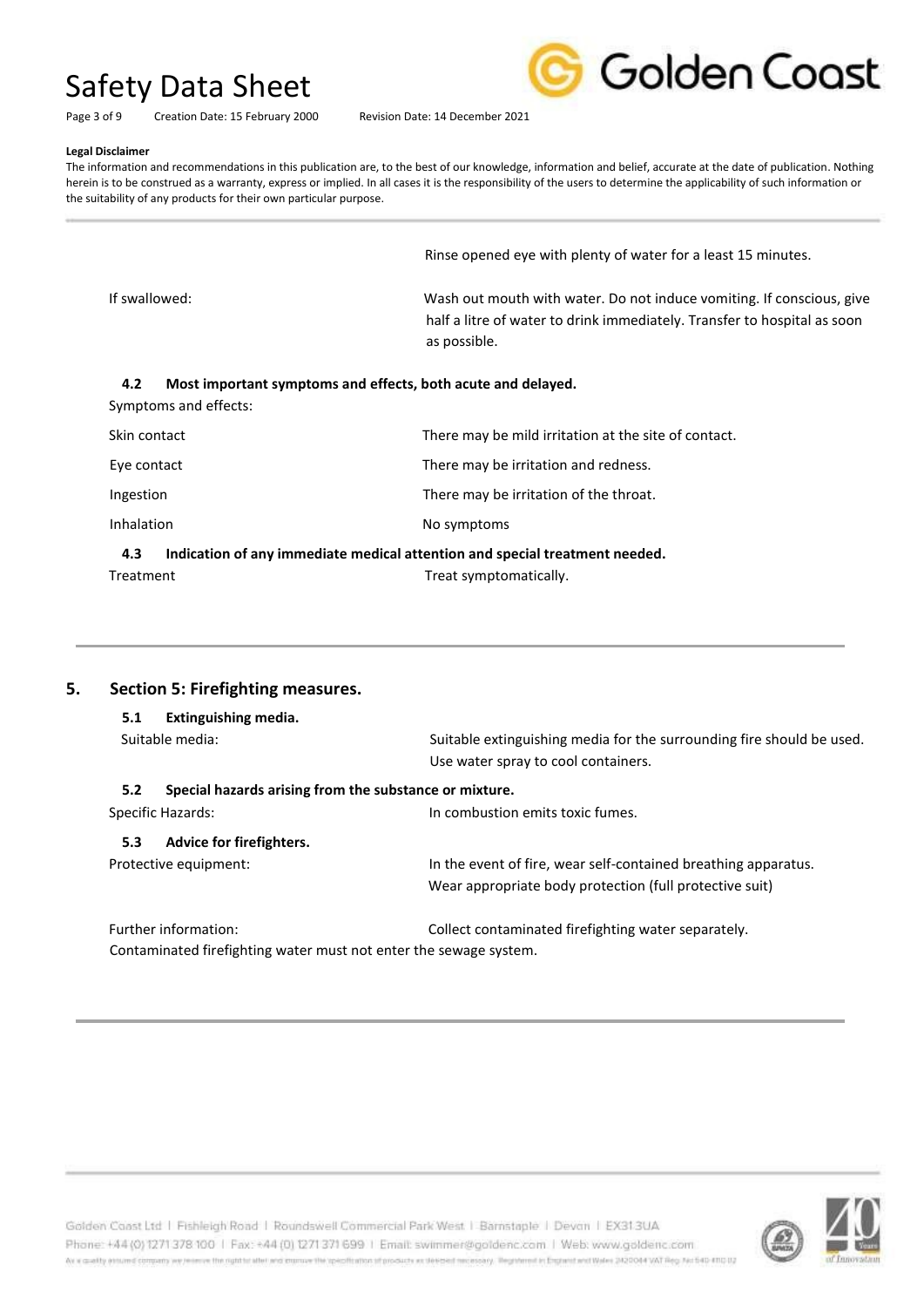Page 4 of 9 Creation Date: 15 February 2000 Revision Date: 14 December 2021



#### **Legal Disclaimer**

The information and recommendations in this publication are, to the best of our knowledge, information and belief, accurate at the date of publication. Nothing herein is to be construed as a warranty, express or implied. In all cases it is the responsibility of the users to determine the applicability of such information or the suitability of any products for their own particular purpose.

### **6. Section 6: Accidental release measures.**

### **6.1 Personal precautions, protective equipment and emergency procedures.**

Personal Precautions: The Refer to section 8 of SDS for personal protection details.

Turn leaking containers leakside up to prevent the escape of liquid. Mark out the contaminated area with signs. Use personal protective equipment. Keep people away from and upwind of spill. Provide adequate ventilation. Avoid contact with skin and eyes. Keep away from ignition source

 before breaks and at the end of the work day. Take off all contaminated clothing immediately. Provide adequate ventilation. Avoid contact with

#### **Environmental precautions.**

| Environmental precautions: |                                                       | Do not discharge into drains or rivers. Contain the spillage using |
|----------------------------|-------------------------------------------------------|--------------------------------------------------------------------|
|                            |                                                       | bunding.                                                           |
| 6.2                        | Methods and material for containment and cleaning up. |                                                                    |

|    | Methods and materials:<br>sawdust).   | Absorb with liquid binding material (sand, acid/universal binders,                                                                             |
|----|---------------------------------------|------------------------------------------------------------------------------------------------------------------------------------------------|
|    | Further information:                  | Dispose of contaminated material as waste according to item 13                                                                                 |
|    | 6.3<br>Reference to other sections.   |                                                                                                                                                |
|    |                                       | See Section 7 for information on safe handling                                                                                                 |
|    |                                       | See Section 8 for information on personal protection equipment                                                                                 |
|    |                                       | See Section 13 for disposal information                                                                                                        |
| 7. | Section 7: Handling and storage.      |                                                                                                                                                |
|    | Precautions for safe handling.<br>7.1 |                                                                                                                                                |
|    | Safe handling:                        | Use personal protective equipment. Avoid contact with skin and eyes.                                                                           |
|    |                                       | Avoid the formation or spread of mists in the air.                                                                                             |
|    |                                       | Avoid direct contact with the substance.                                                                                                       |
|    |                                       | DO NOT MIX with other products in their concentrated form.                                                                                     |
|    | Hygiene measures:                     | Keep away from food, drink and animal feeding stuffs. Smoking, eating<br>and drinking should be prohibited in the application area. Wash hands |

the skin and eyes.

**7.2 Conditions for safe storage, including any incompatibilities.**  Storage: Store in a cool, well ventilated area. Keep container tightly closed. The floor of the storage room must be impermeable to prevent the escape of liquids.



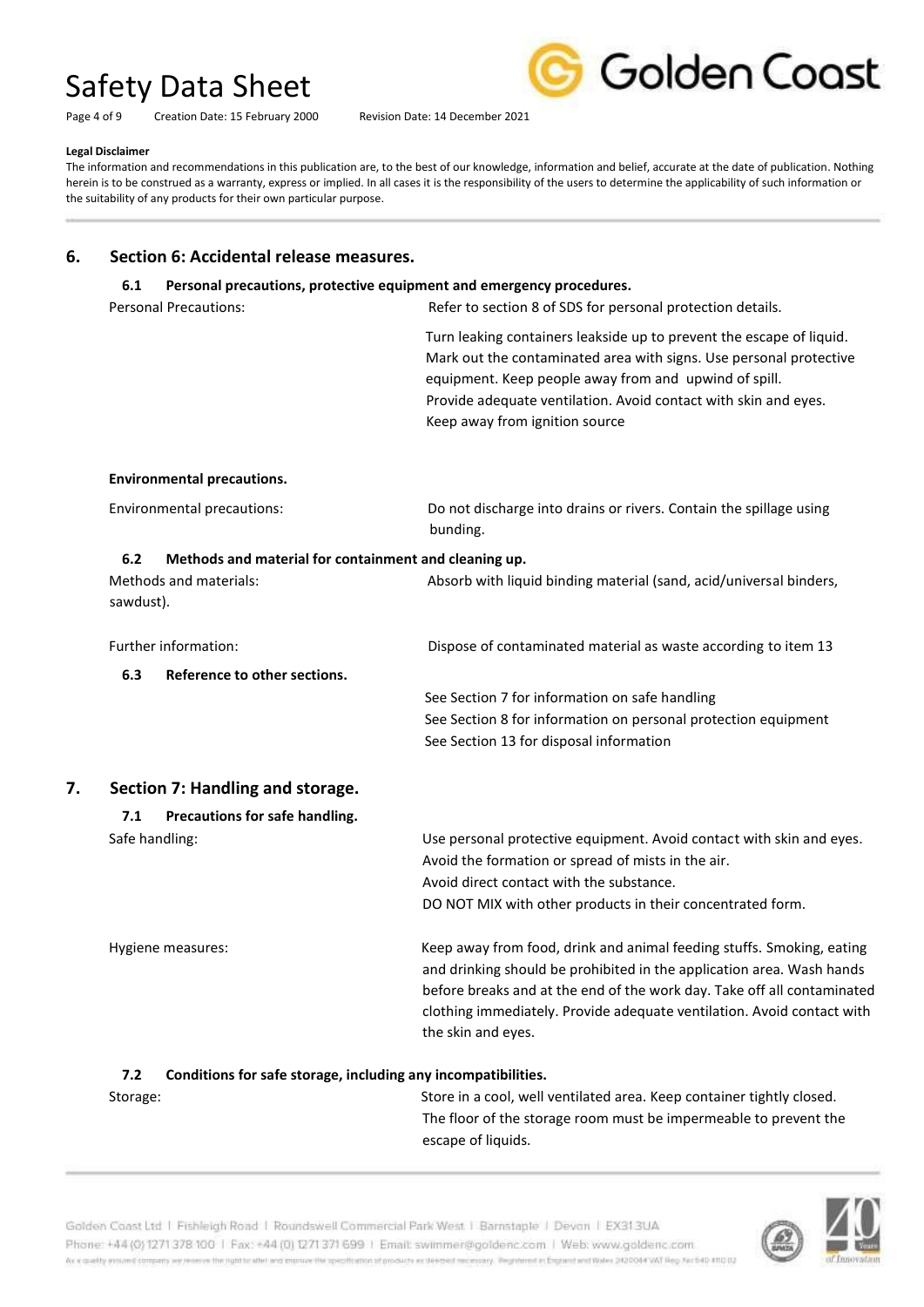Page 5 of 9 Creation Date: 15 February 2000 Revision Date: 14 December 2021



#### **Legal Disclaimer**

The information and recommendations in this publication are, to the best of our knowledge, information and belief, accurate at the date of publication. Nothing herein is to be construed as a warranty, express or implied. In all cases it is the responsibility of the users to determine the applicability of such information or the suitability of any products for their own particular purpose.

Protection against fire: No special measures required.

**7.3 Specific end use(s).**  For treatment of algae.

Further information: Store away from Oxidising substances. Storage Temperature: The Storage Temperature: Keep away from heat and direct sunlight.

### **8. Section 8: Exposure controls/personal protection.**

| 8.1                                                                                                                                                              | Control parameters.                    |                                                                                                      |
|------------------------------------------------------------------------------------------------------------------------------------------------------------------|----------------------------------------|------------------------------------------------------------------------------------------------------|
|                                                                                                                                                                  |                                        | No exposure limit established.                                                                       |
| 8.2                                                                                                                                                              | <b>Exposure controls.</b>              |                                                                                                      |
|                                                                                                                                                                  |                                        | Refer to protective measures listed in sections 7 and 8.                                             |
|                                                                                                                                                                  | Personal protective equipment          |                                                                                                      |
| Ventilation:                                                                                                                                                     |                                        | No special ventilation requirements are normally necessary for this                                  |
|                                                                                                                                                                  |                                        | product. However, make sure that the work environment remains clean<br>and that dusts are minimised. |
|                                                                                                                                                                  | Respiratory protection:                | In case of insufficient ventilation wear suitable respiratory equipment.                             |
| Wear protective gloves. The selected protective gloves have to satisfy the<br>Hand protection:<br>specifications of EU Directive 89/686/EEC and standard EN 374. |                                        |                                                                                                      |
| Eye protection:<br>be available.                                                                                                                                 |                                        | Tightly fitting safety goggles (EN166). Emergency eyewash stations must                              |
|                                                                                                                                                                  | Skin and body protection:              | Protective work clothing.                                                                            |
|                                                                                                                                                                  | <b>Environmental exposure controls</b> | Do not flush in surface water or sanitary sewer systems.                                             |

# **9. Section 9: Physical and chemical properties.**

### **9.1 Information on basic physical and chemical properties.**

| Form:          | Liquid          |
|----------------|-----------------|
| Colour:        | Blue            |
| Odour:         | Characteristic  |
| PH @ 20°C      | $5.5 - 6.5$     |
| Melting point: | Undetermined    |
| Boiling point: | $100^{\circ}$ C |
|                |                 |

Golden Coast Ltd | Fishleigh Road | Roundswell Commercial Park West | Barnstaple | Devon | EX313UA Phone: +44 (0) 1271 378 100 | Fax: +44 (0) 1271 371 699 | Email: swimmer@goldenc.com | Web: www.goldenc.com As a couldy entured company we reserve the right to aller and interventer the specification of products as determinismic securities; Registered in Engines and Wales (M20044 VAT Reg. Factbox 010) UZ

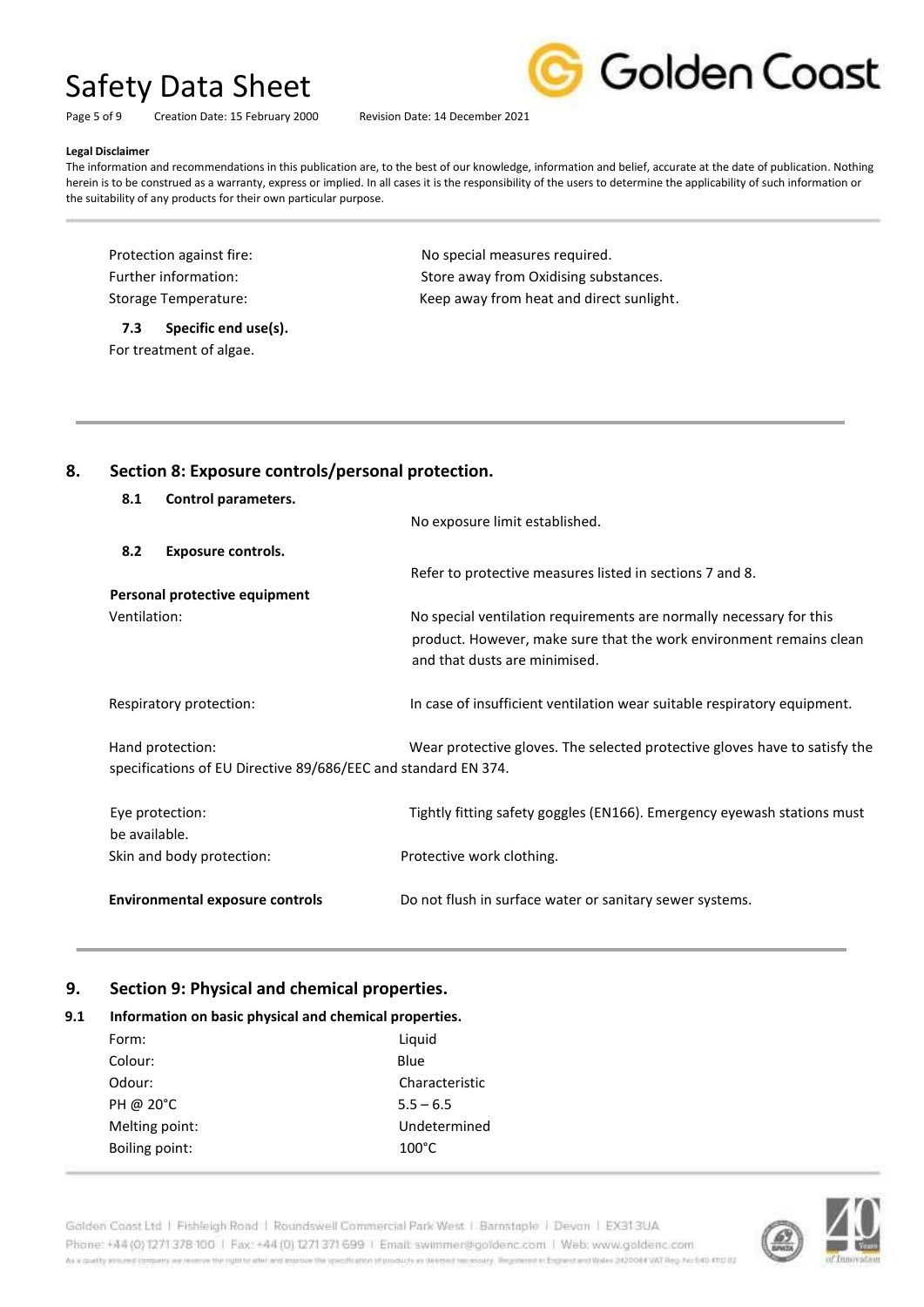Golden Coast

Page 6 of 9 Creation Date: 15 February 2000 Revision Date: 14 December 2021

#### **Legal Disclaimer**

The information and recommendations in this publication are, to the best of our knowledge, information and belief, accurate at the date of publication. Nothing herein is to be construed as a warranty, express or implied. In all cases it is the responsibility of the users to determine the applicability of such information or the suitability of any products for their own particular purpose.

| Flash point:          | Not applica      |
|-----------------------|------------------|
| Density @ 20°C        | 1.16 $g/cm^3$    |
| Water solubility:     | Fully miscib     |
| Ignition temperature: | $>250^{\circ}$ C |
| Explosive properties: | Product do       |
|                       |                  |

pplicable niscible ct does not present an explosion hazard

#### **9.2 Other Information**

No further information available.

| 10. | Section 10: Stability and reactivity. |                                     |                                       |
|-----|---------------------------------------|-------------------------------------|---------------------------------------|
|     | 10.1                                  | Reactivity.                         |                                       |
|     | Reactivity                            |                                     | No information available              |
|     |                                       | 10.2 Chemical stability.            |                                       |
|     |                                       | Chemical stability                  | Stable under normal conditions        |
|     | 10.3                                  | Possibility of hazardous reactions. |                                       |
|     |                                       | Hazardous reactions                 | None known                            |
|     |                                       | 10.4 Conditions to avoid.           |                                       |
|     |                                       | Conditions to avoid                 | Heat                                  |
|     | 10.5                                  | Incompatible materials.             |                                       |
|     |                                       | Materials to avoid                  | Strong Oxidising agents. Strong acids |

#### **10.6 Hazardous decomposition products.**

Haz. Decomp. products: In combustion emits toxic fumes.

## **11. Section 11: Toxicological information.**

**11.1 Information on toxicological effects. Toxicity Values** 

| Route | <b>Species</b> | Test | <b>Value</b> | <b>Units</b> |
|-------|----------------|------|--------------|--------------|
| Oral  | Rat            | LD50 | >5,000       | mg/kg        |

#### **Hazardous ingredients:**

| Methanamine, N-Methyl-, Polymer with 2-(Chloromethyl) Oxirane |     |      |        |       |
|---------------------------------------------------------------|-----|------|--------|-------|
| Dermal                                                        | Rat | LD50 | 2,000> | mg/kg |

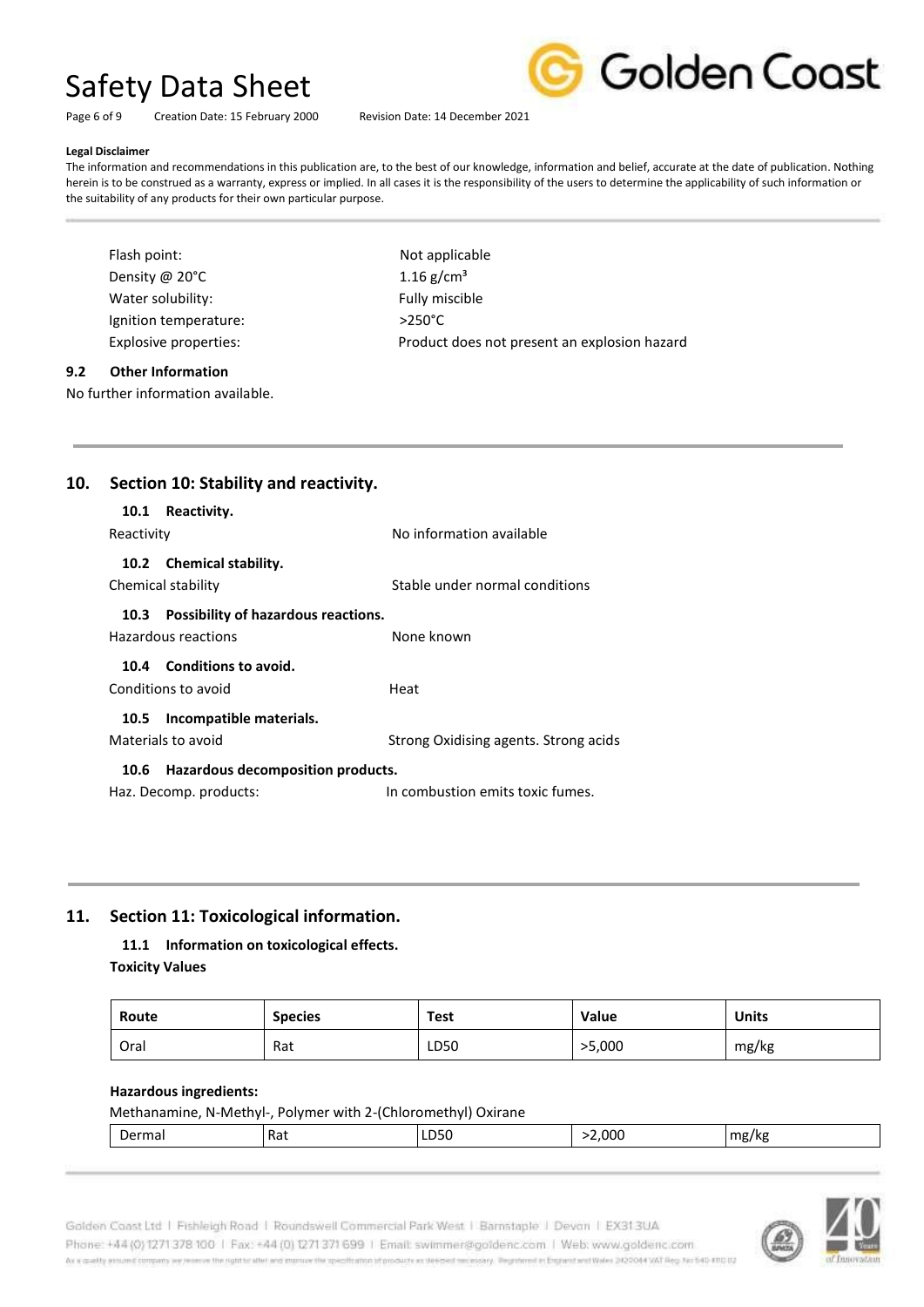Golden Coast

Page 7 of 9 Creation Date: 15 February 2000 Revision Date: 14 December 2021

#### **Legal Disclaimer**

The information and recommendations in this publication are, to the best of our knowledge, information and belief, accurate at the date of publication. Nothing herein is to be construed as a warranty, express or implied. In all cases it is the responsibility of the users to determine the applicability of such information or the suitability of any products for their own particular purpose.

| Hazard                                | Route |                                                                           | <b>Basis</b>                                          |  |
|---------------------------------------|-------|---------------------------------------------------------------------------|-------------------------------------------------------|--|
| ING.<br>Acute toxicity (ac. tox. 4)   |       |                                                                           | Hazardous: calculated                                 |  |
| <b>Primary Irritant effect:</b>       |       |                                                                           |                                                       |  |
| On the skin:                          |       |                                                                           | There may be mild irritation at the site of contact.  |  |
| On the eyes:                          |       | There may be irritation and redness.                                      |                                                       |  |
| Sensitization:                        |       |                                                                           | No sensitizing effects known                          |  |
| Carcinogenic:                         |       | There is no evidence that this substance has any carcinogenic properties. |                                                       |  |
| <b>Mutagenic:</b>                     |       |                                                                           | There is no evidence that this substance is mutagenic |  |
| Additional toxicological information: |       |                                                                           |                                                       |  |
| Other relevant toxicity:              |       |                                                                           | Avoid repeated exposure                               |  |

### **12. Section 12: Ecological information.**

#### **12.1 Toxicity.**

Toxicity Water hazard class 2 (German Regulation (Self-assessment): hazardous for water.

Hazardous ingredients:

Methanamine, N-Methyl-, Polymer with 2-(Chloromethyl) Oxirane

| <b>ALGAE</b>                        | 72H | ErC50       | $0.22 \text{ mg/l}$ |
|-------------------------------------|-----|-------------|---------------------|
| Daphnia magna                       | 48H | EC50        | $0.13 \text{ mg/l}$ |
| RAINBOW TROUT (Oncorhynchus mykiss) | 96H | <b>LC50</b> | $0.13 \text{ mg/l}$ |

#### **12.2 Persistence and degradability.**

| Persistence and degradability                                         | No information available                                                                                |
|-----------------------------------------------------------------------|---------------------------------------------------------------------------------------------------------|
| <b>Bioaccumulation potential.</b><br>12.3<br>Bioaccumlative potential | Bioaccumulation potential.                                                                              |
| Mobility in soil.<br>12.4                                             |                                                                                                         |
| Mobility in soil                                                      | Expected to absorb on soil                                                                              |
| <b>Results of PBT and vPvB assessment.</b><br>12.5                    |                                                                                                         |
| PBT and PvB                                                           | This product is not identified as a PBT/vPvB substance.                                                 |
| 12.6 Other adverse effects.                                           |                                                                                                         |
| Further information                                                   | Toxic to aquatic life. Toxic to soil organisms.                                                         |
|                                                                       | Danger to drinking water if even small quantities leak into the ground.                                 |
|                                                                       | Do not allow product to reach ground water, water bodies or sewage systems<br>even in small quantities. |



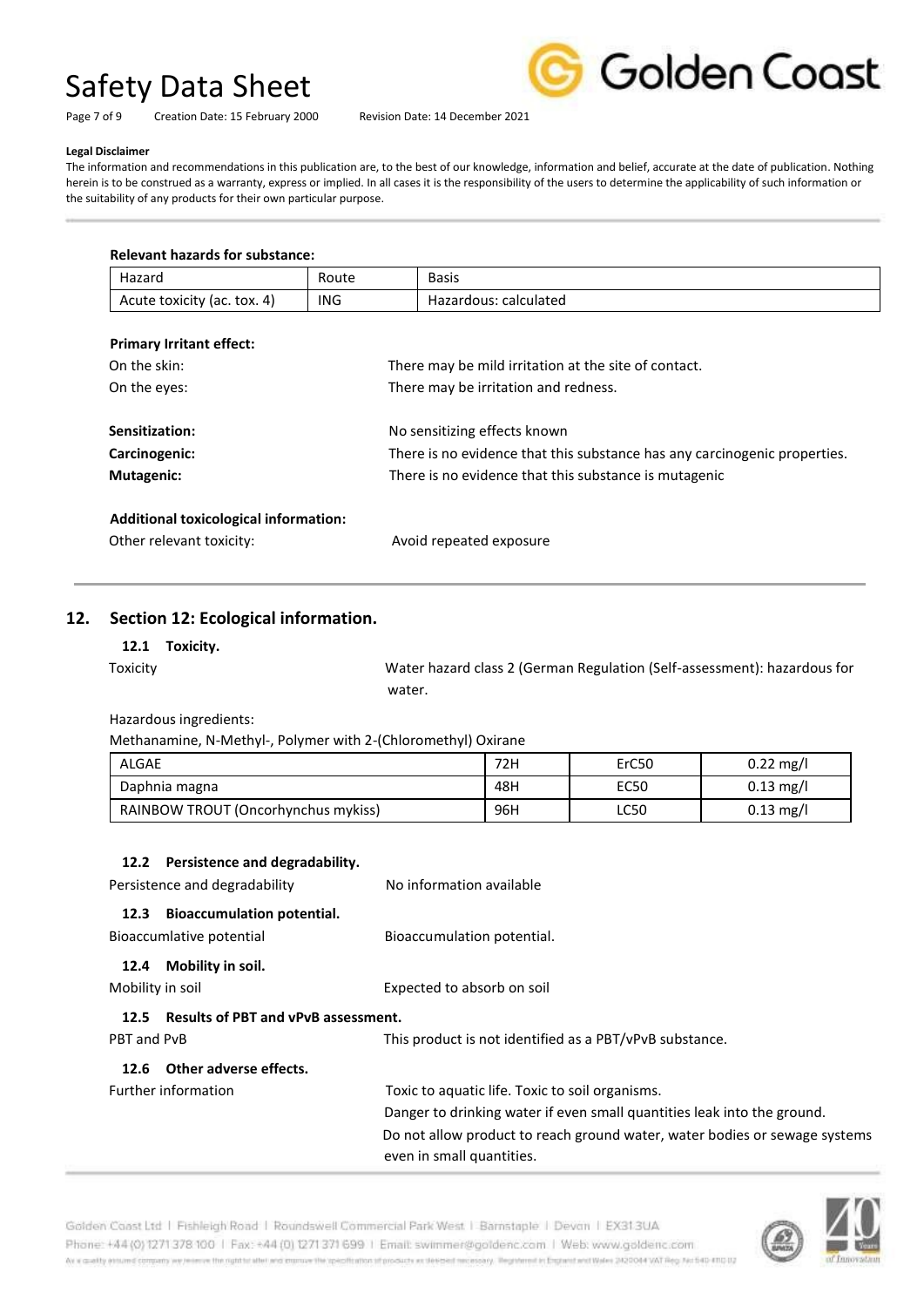Page 8 of 9 Creation Date: 15 February 2000 Revision Date: 14 December 2021



#### **Legal Disclaimer**

The information and recommendations in this publication are, to the best of our knowledge, information and belief, accurate at the date of publication. Nothing herein is to be construed as a warranty, express or implied. In all cases it is the responsibility of the users to determine the applicability of such information or the suitability of any products for their own particular purpose.

# **13. Section 13: Disposal considerations.**

#### **13.1 Waste treatment methods.**

- Disposal should be in accordance with local, state or national legislation
- Do not reuse empty containers without commercial cleaning or reconditioning
- Do not discharge into drains or the environment, arrange for collection by specialised disposal company.

#### **Classification**

Waste Codes in accordance with the European Waste catalogue (EWC) are origin-defined. Since this product is used in several industries, no Waste Code can be provided by the supplier. The Waste Code should be determined in arrangement with your waste disposal partner or the responsible authority.

# **14. Section 14: Transport information.**

| 14.1 | UN number. |
|------|------------|
|      |            |

<u>3082</u>

**14.2 UN proper shipping name.**

 3082 ENVIRONMENTALLY HAZARDOUS SUBSTANCE, LIQUID, N.O.S (METHANAMINE, N-METHYL-, POLYMER WITH 2-(CHLOROMETHYL)

### **14.3 Transport hazard class(es).**

| Class<br><b>Classification Code</b>                                                  | 9<br>M6                                  |  |
|--------------------------------------------------------------------------------------|------------------------------------------|--|
| Hazard label                                                                         | 9                                        |  |
| <b>Transport Category</b>                                                            | 3                                        |  |
| <b>Excepted Quantities</b>                                                           | <b>E1 Limited Quantities</b><br>5 Litres |  |
| Tunnel code                                                                          | E                                        |  |
| Packing group.<br>14.4                                                               |                                          |  |
|                                                                                      | Ш                                        |  |
| <b>Environmental hazards.</b><br>14.5<br>Classified as environmentally hazardous Yes |                                          |  |
| Special precautions for user.<br>14.6<br>Note:                                       | Not applicable                           |  |

### **14.7 Transport in bulk according to annex II of MARPOL 73/78 and the IBC code.**  IMDG: Not applicable